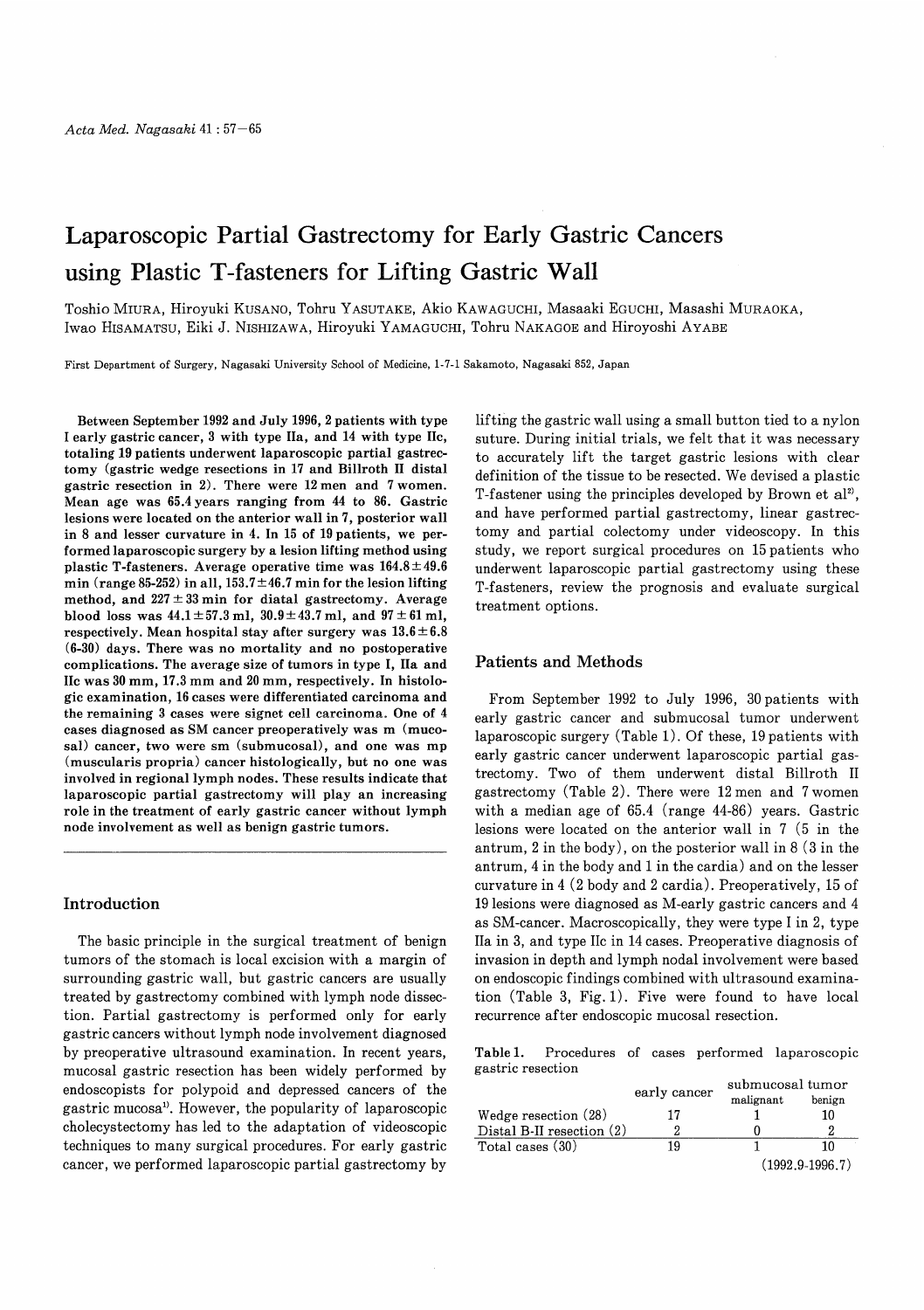Table 2. 19 Cases underwent laparoscopic partial gastrectomy with early gastric cancers

|          |    |               |             |      | No. Name Age Sex Location Circle Macro. type | diag.     | Preop-Postop-<br>diag. | Histol. find. INF $\lg \& \nu$ Size (mm) |              |                                |              | Procedure             |     | Blood loss (ml) Ope. time (min) Analges. per os Hosp-stay (d) |                  |                |                |
|----------|----|---------------|-------------|------|----------------------------------------------|-----------|------------------------|------------------------------------------|--------------|--------------------------------|--------------|-----------------------|-----|---------------------------------------------------------------|------------------|----------------|----------------|
| $1$ F.A. | 77 | ₽             | bodv        | ant  | 1                                            | SM        | $\mathbf{sm}$          | tub <sub>1</sub>                         | β            | ly <sub>0</sub> v <sub>0</sub> | $15\times13$ | L. lifting $(T-f)^**$ | 7   | 95                                                            | 0                | 4              | 6              |
| 2 W.T.   | 86 | 우             | antrum post |      | 1                                            | <b>SM</b> | $sm$                   | tub <sub>1</sub>                         | α            | $1y_1 y_1$                     | $45\times15$ | $L$ . lifting $(T-f)$ | 0   | 160                                                           |                  | 3              | 12             |
| 3 M.K.   | 63 | 우             | body        | post | Пa                                           | м         | $\mathbf{m}$           | tub.                                     | α            | lyo vo                         | $30\times20$ | L. lifting $(T-f)$    | 0   | 191                                                           | 0                | 5              | 19             |
| 4 T.I.   | 60 | $\mathcal{J}$ | antrum      | ant  | IIa <sup>*</sup>                             | м         | m                      | tub.                                     | α            | ly <sub>o</sub> v <sub>o</sub> | $14\times10$ | $L$ . lifting $(T-f)$ | 120 | 190                                                           | 4                | 6              | 11             |
| 5 M.Y.   | 79 | ♂             | antrum      | ant  | IIa                                          | M         | m                      | tub,                                     | β            | ly <sub>0</sub> v <sub>0</sub> | $08\times06$ | $L.$ lifting $(T-f)$  | 0   | 90                                                            | 0                | 5              | 9              |
| 6 T.M.   | 81 | 우             | antrum      | ant  | $_{\rm IIC}$                                 | SM        | mp                     | tub,                                     | β            | lys va                         | $28\times22$ | $L$ lifting $(b)$     | 0   | 220                                                           | 1                | 4              | 8              |
| 7 S.N.   | 76 | ♂             | body        | less | $_{\rm IIc}$                                 | M         | m                      | sig                                      | β            | ly <sub>o</sub> v <sub>o</sub> | $15\times05$ | lapa-assist           | 180 | 154                                                           |                  | 6              | 16             |
| 8 H.D.   | 75 | г             | antrum post |      | $_{\rm IIc}$                                 | м         | m                      | tub.                                     | $\alpha$     | ly <sub>o</sub> v <sub>o</sub> | $35\times20$ | L. lifting $(T-f)$    | 53  | 168                                                           | 4                | 6              | 17             |
| 9 K.K.   | 69 | $\mathcal{Z}$ | antrum      | ant  | IIc                                          | M         | ${\bf m}$              | tub <sub>1</sub>                         | α            | ly <sub>e</sub> v <sub>o</sub> | $29\times23$ | L. lifting $(T-f)$    | 36  | 161                                                           | 3                | 5              | 12             |
| 10 H.H.  | 64 | $\mathcal{Z}$ | cardia      | less | $\mathrm{IIc}^*$                             | М         | ${\bf m}$              | tub.                                     | β            | ly <sub>0</sub> v <sub>0</sub> | $09\times05$ | $L$ . lifting $(T-f)$ | 6   | 140                                                           | $\boldsymbol{2}$ | 4              | 8              |
| 11 S.H.  | 56 | $\mathcal{J}$ | cardia      | less | IIc*                                         | м         | $\mathbf{m}$           | tub,                                     | α            | ly <sub>0</sub> v <sub>0</sub> | $10\times10$ | T-f assist            | 132 | 175                                                           | 3                | 5              | 12             |
| 12 T.H.  | 62 | $\mathcal{Z}$ | antrum      | ant  | $_{\rm IIc}$                                 | М         | m                      | tub.                                     | α            | ly <sub>0</sub> v <sub>0</sub> | $14\times03$ | T-f assist            | 50  | 168                                                           | 3                | 4              | $\overline{7}$ |
| 13 R.N.  | 63 | г             | body        | less | IIc.                                         | M         | m                      | tub,                                     | $\alpha$     | ly <sub>0</sub> v <sub>0</sub> | $10\times04$ | $lapa-ass(BII)$ ***   | 54  | 203                                                           | $\overline{2}$   | 5              | 28             |
| 14 M.Y.  | 44 | $\mathcal{J}$ | antrum      | post | $\mathrm{IIc}^*$                             | SM        | ${\bf m}$              | sig                                      | α            | ly <sub>0</sub> v <sub>0</sub> | $30\times18$ | $lapa-ass(BII)$       | 140 | 250                                                           | 5                | 6              | 13             |
| 15 T.S.  | 59 | ₽             | body        | post | $\mathop{\rm He}\nolimits$                   | м         | m                      | tub.                                     | β            | ly <sub>0</sub> v <sub>0</sub> | $25\times15$ | L. lifting $(d,T-f)$  | 0   | 90                                                            | 5                | 3              | 8              |
| 16 S.H.  | 57 | $\mathcal{J}$ | cardia      | post | $\mathrm{IIc}^*$                             | м         | m                      | tub,                                     | α            | ly <sub>0</sub> v <sub>0</sub> | $15\times15$ | L. lifting $(d.T.f)$  | 10  | 180                                                           | 4                | 4              | 15             |
| 17 S.A.  | 60 | 우             | body        | post | $_{\rm He}$                                  | м         | m                      | tub.                                     | α            | $\mathbf{Iy}_0 \mathbf{v}_0$   | $10\times03$ | L. lifting $(d.T-f)$  | 0   | 120                                                           | $\boldsymbol{2}$ | 3              | $\overline{7}$ |
| 18 K.N.  | 67 | г             | body        | post | $_{\rm Hc}$                                  | M         | m                      | tub <sub>1</sub>                         | $\mathbf{y}$ | ly <sub>0</sub> v <sub>0</sub> | $35\times30$ | L. lifting $(d.T-f)$  | 0   | 120                                                           | 6                | 9              | 30             |
| 19 S.K.  | 45 | 우             | body        | ant  | <b>IIc</b>                                   | M         | m                      | sig                                      | γ            | lvo vo                         | $15\times12$ | L. lifting $(T-f)$    | 0   | 85                                                            | 4                | $\overline{2}$ | 20             |

'cases after endoscopic mucosal resection (

. lifting : lesion lifting technique

\*\*\*lapa-ass(BII): laparoscopic assisted Billroth II gastrectomy

T-f.: plastic T-fastener

d. T-f.: Lesion lifting technique using plastic double T-fastener

(according to the general rule for gastric carcinoma from the Japanese Research Society for Gastric Cancer)

Table 3.. Patients and materials

Number of case : 19 patients Sex : Male 12, Famale 7 Median age : 64.5 (range 44-86) yr Preoperative diagnosis : Macroscopic type type I 2 type IIa 3 type IIc 14 Depth of cancer invasion m 15, sm 4 Location of lesions : anterior wall 7 (antrum 5, body 2) posterior wall 8 (antrum 3, body, 4, cardia 1) lesser curve 4 (body 2, cardia 2)

Indications for laparoscopic and laparoscopic-assisted gastric surgery .-

As the early gastric carcinomas less than 1 cm in diameter were usually resected by endoscopic mucosal resection (EMR), we relegated the carcinomas measuring less than 35 mm in diameter to laparoscopic surgery. Macroscopically, elevated (IIa) and protruded (I) types measuring less than 35 mm, depressed (llc) types of measuring less than 25 mm without ulceration or ulcer scar and differentiated ally were selected for laparoscopic partial resection alone (Table 4). Depressed type cancers showing histologic findings of undifferentiated ally underwent laparoscopicassisted distal partial gastrectomy with Billroth II anastomosis extracorporeally without radical lymph node dissection in patients with these criteria, under laparotomy.

Table 4. Indication of laparoscopic partial gastric resection for early gastric cancer

Early gastric cancer without lymph node involvement

1) carcinomas showing type Ha or type I with tumor diameter of less than 35 mm

2) type IIc carcinomas with tumor diameter of less than 25 mm, with histologic type of differentiated, without ulcer or ulcer scar

3) others

a) incomplete EMR or reccurent cases after EMR

b) elderly patients (older than 80 yr)

c) high risk cases (chronic renal failure etc.)



Fig. 1. Location, type, size and depth of invasion of 19 early gastric cancers undergoing laparoscopic partial gastrectomy

 $(1992.9-1996.7)$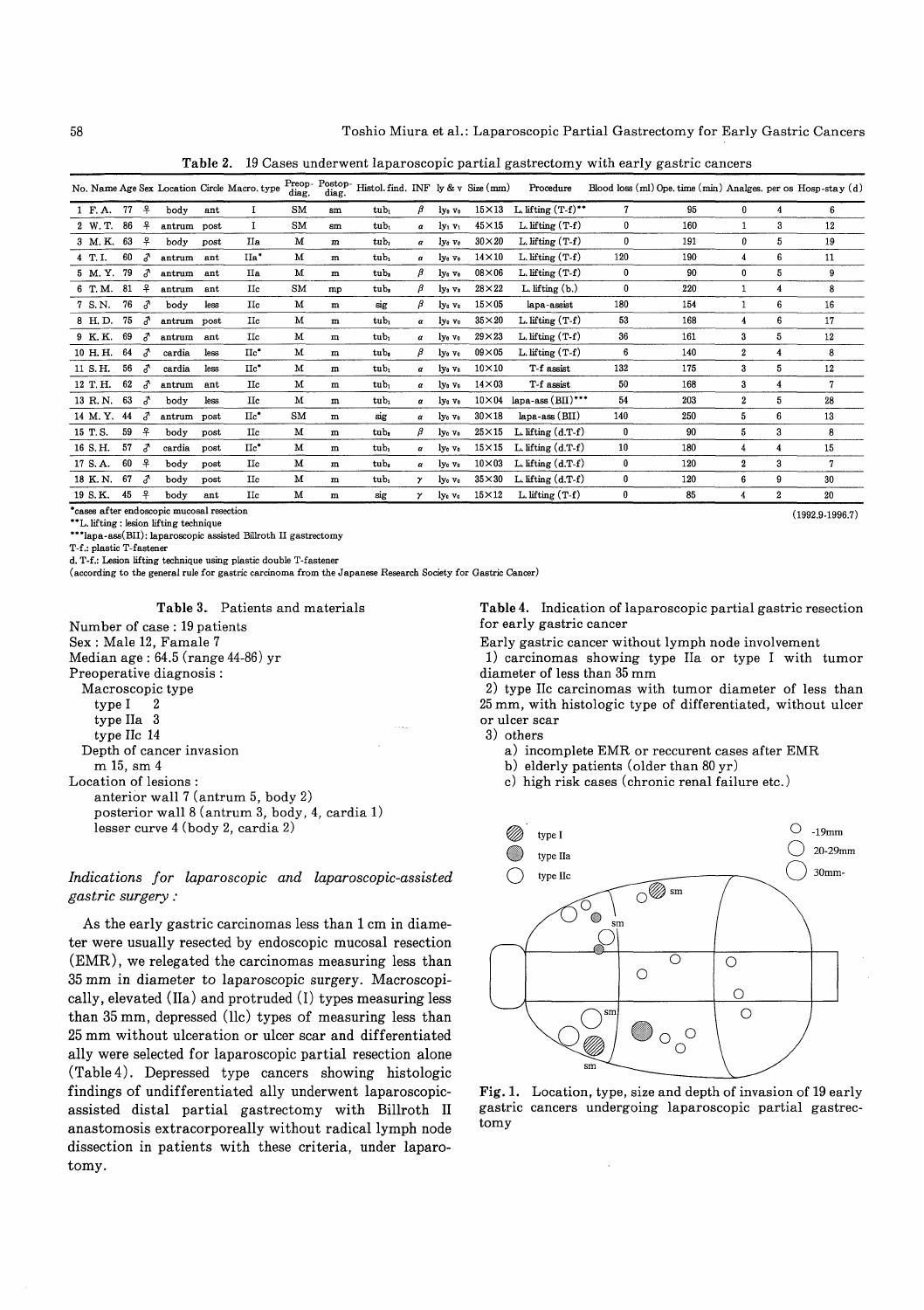#### Anesthesia and trocar placement :

Under general anesthesia with the patient supine, pneumoperitoneum was established and maintained at or below 10 mmHg. Two patients underwent an abdominal wall-elevating method. A 10-mm trocar was inserted below the umbilicus and a 0° or 30° laparoscope was introduced. Under direct vision, the remaining trocars were inserted through the abdominal wall. A 10-mm trocar was positioned on the right mammary line. A 12-mm trocar was introduced 5-6 cm to the left of the umbilicus. The last 5-mm trocar was placed 2 finger-breadths below the left costal margin (Fig. 2). The surgeon used the right and left paramedian trocars in a two-handed technique. An Endo GIA stapler was introduced through the 12-mm trocar. Under laparoscopic and gastroscopic guidance, a skin marker was placed over the stomach lesion to identify the cutaneous site for introduction of a 3-mm trocar. Usually, this trocar was placed 2 to 3 finger-breadths below the xyphoid just to the left of the midline and was used to introduce a slotted needle.

#### Introducer needle and T -fasteners :

A specially designed 25 cm, 13-gauge introducer needle with a beveled tip and a 5-mm longitudinal side slot was fashioned. The plastic bar of the T-fastener (7-8 mm long, 4-5F in diameter) was made by cutting a Fogarty arterial embolectomy catheter (Edwards Laboratories, Inc. Calif., U.S.A.). Then, it was tied with a nylon suture (4 or 5-0)



Fig. 2. Surgiport trocar placement for laparoscopic partial gastrectomy



Fig. 3. T-fastener and slotted needle

and carried in the needle so that the bar was positioned within the lumen at the tip of the needle. The suture protruded from the slot with the tail alongside the needle. The proximal end of the nylon suture was held in the slit of the rubber ring attached to the root of the needle (Fig. 3). Introducer needle applying the double T-fastener used for lifting the posterior lesions of the stomach was 13-gauge without a slit at the tip of the needle. The double Tfastener was made by tying the plastic bar on the both sides of a 4-0 nylon suture  $(Fig. 4)$ .

#### T-fastener placement and surgical procedure :

## a) Lesion-lifting technique using T-fasteners

Under direct vision, both laparoscopically and gastroscopically, a slotted needle loaded with a T-fastener was introduced with a single sharp thrust through the 3-mm (or 5 mm) trocar into the gastric lumen just outside of the lesion  $(Fig. 5-(1))$ . A stylet was advanced into the needle lumen (Fig. 5-(2)), and the plastic bar was pushed out of the slot into the gastric lumen. The needle and the stylet were then withdrawn, leaving the T-fasteners inside the lumen  $(Fig. 5-(3))$ . In the same manner, the remaining three T-fasteners were placed in a diamond configuration in the appropriate positions surrounding the lesion (Fig.  $5-(4)$ .

After all the T-fasteners had been placed with appropriate tension on the nylon sutures, the initial application of the 30 mm Endo-GIA stapler to the retracted gastric wall was then accomplished (Fig.  $6-(1)$ ). It was applied to the gastric wall 0.5-1.0 cm apart from the line connected to each nylon suture. The gastric wall was then excised in a similar manner with serial application of the stapler (Fig.  $6-(2,3)$ ). In cases involving a lesion on the posterior wall near the greater curvature, the greater curvature was mobilized and the gastrocolic ligament was divided with a clip applicator, and T-fasteners were placed.

## b) Lesion-lifting technique using double T-fasteners

The anterior gastric wall was retracted and fixed to the abdominal wall using two T-fasteners (Fig. 7). The greater omentum was opened using endoclips, and the posterior gastric wall was exposed. A 13-gauge introducer



Fig. 4. Introducer needle and plastic double T-fastener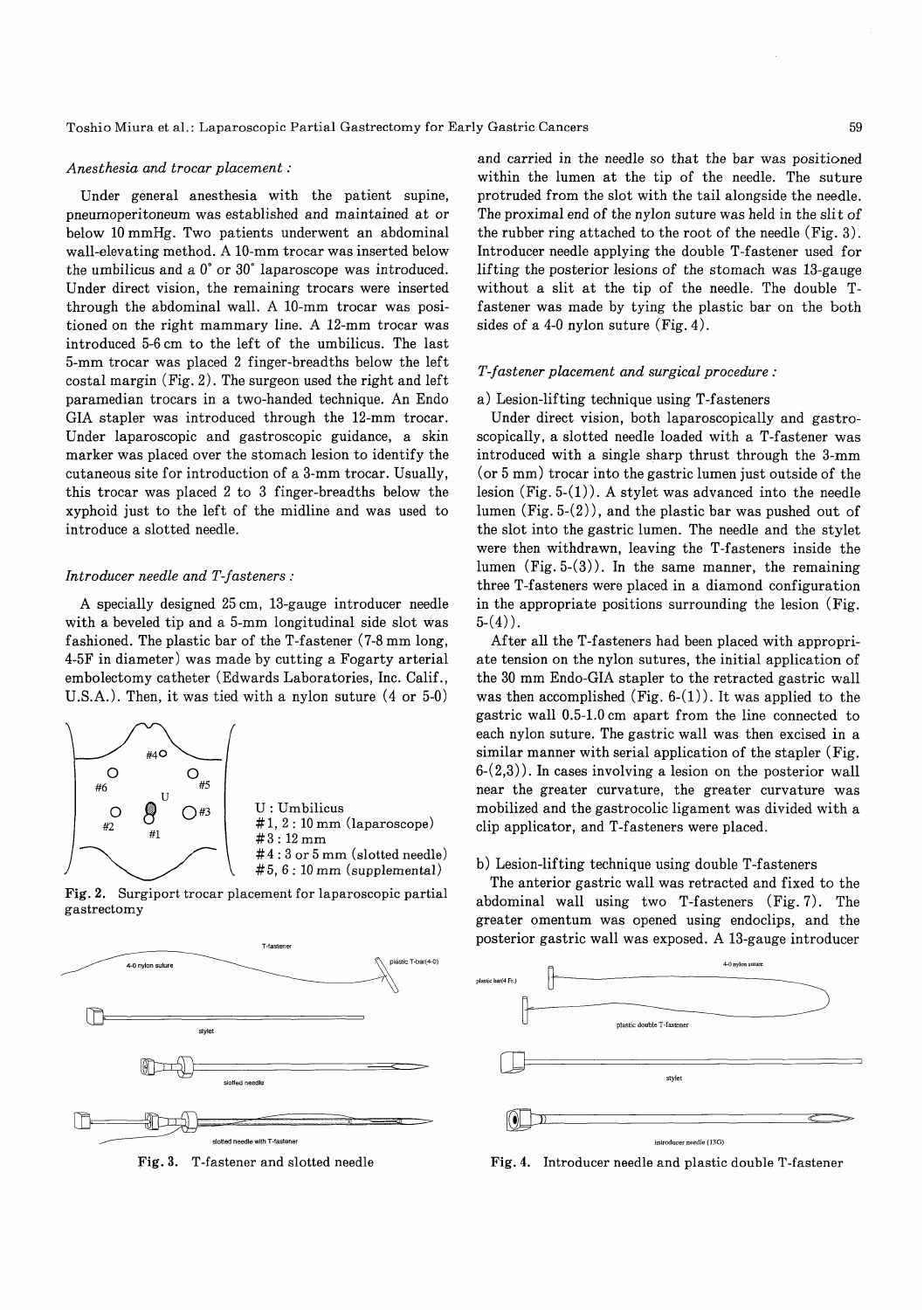# Toshio Miura et al.: Laparoscopic Partial Gastrectomy for Early Gastric Cancers



(1) The plastic bar with an attached nylon suture is introduced via a slotted needle through the 5 mm trocar and the stomach wall



(2) The plastic T-bar is dislodged inside the stomach lumen by the stylet



(3) The stomach wall is retracted to the abdominal wall by pulling on the nylon suture





Fig. 5. The technique of placing of the plastic T-fastener for lifting the stomach wall



Fig. 6. Technique of laparoscopic partial resection of the stomach with Endo-GIA







(1) Greater omentum was opened using endoclips, and slotted neddle with T-f was inserted into the gastric lumen

 $\sim$ 

(2) Lifting and fixing the aneterior gastric wall by two T-fasteners, and exposed the posterior wall using an Endo-fork

(3) An introducer needle with double T-fastener was inserted into the gastric wall

Fig. 7. Lesion-lifting technique for the posterior lesion of the stomach (1)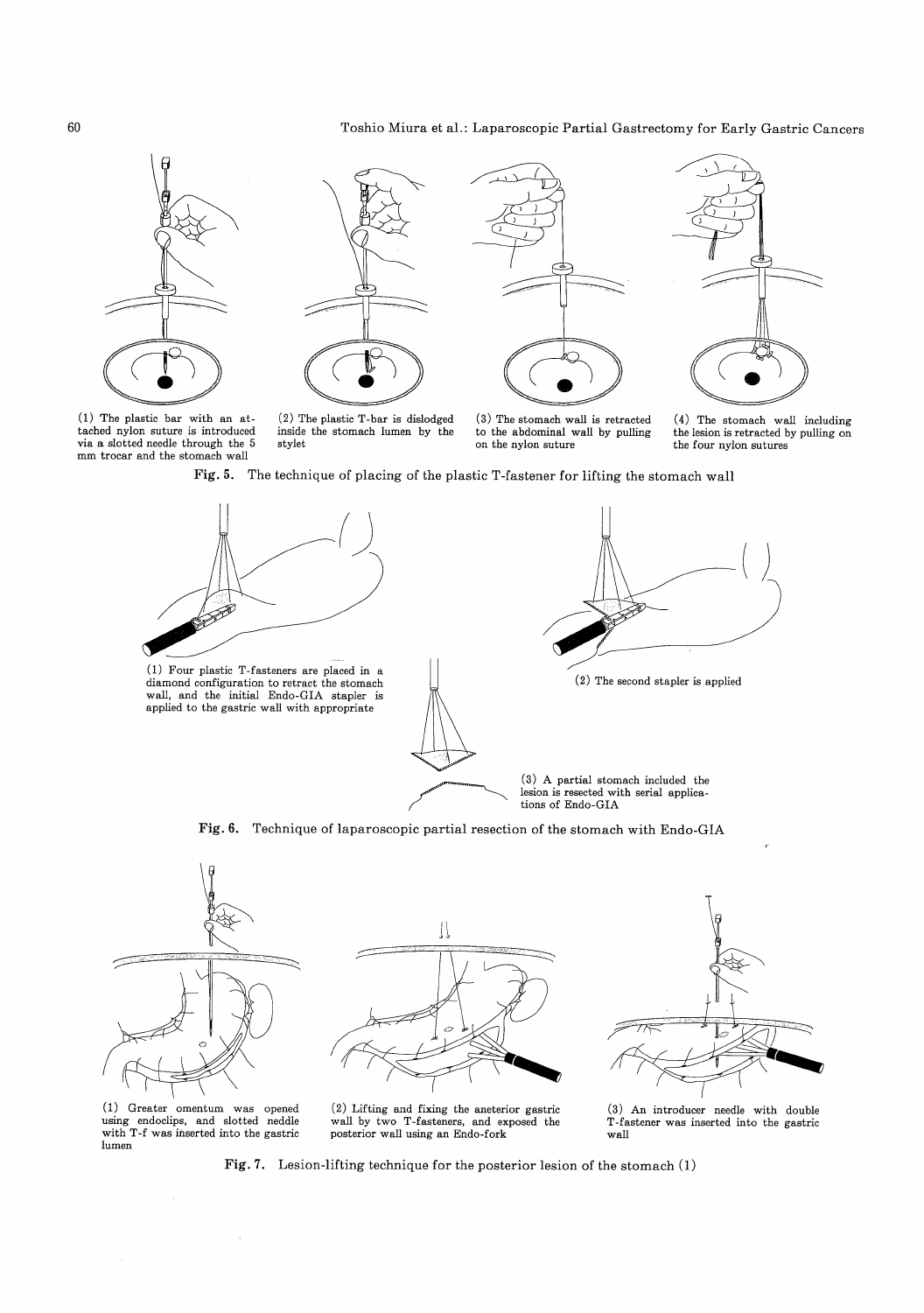Toshio Miura et al.: Laparoscopic Partial Gastrectomy for Early Gastric Cancers





(2) One of the bar was pushed out in the abdominal cavity



(3) Bar was pulled out by a grasper, and the needle was then withdrawn into the gastric lumen, leaving the plastic bar under the stomach





(4) (5) The other side plastic bar of a double T-fastener was put into the introducer nee-dle, and advanced into the gastric lumen pushed by a stylet

(6) The plastic bar was placed by pulling nylon suture with plastic bar out of the stomach by Endo-grasper

(7) In the same manner, the remaining 3 bars were placed in a diamond configuration in the appropriate position surrounding the lesion

 $(7)$ 

Fig. 8. Lesion-lifting technique for the posterior lesion of the stomach (2)



(1) All the double T-fastenrs had been placed





manner with serial application of the stapler

(2) The initial application of the lineal stapler to the retracted gastric wall was accomplished

Fig. 9. Lesion-lifting technique for the posterior lesion of the stomach (3)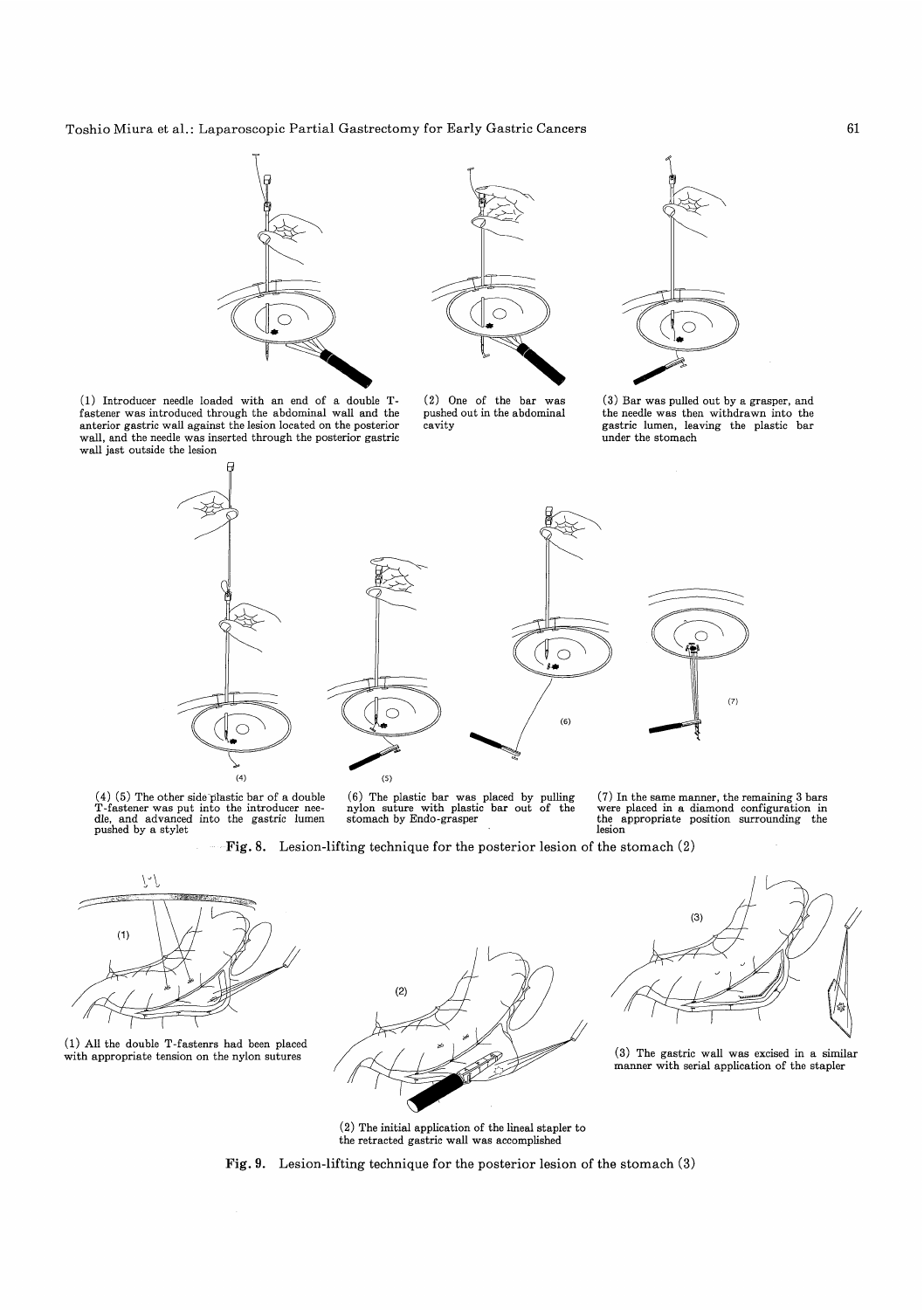

Fig. 10. Surgical procedures of 19 early gastric cancers undergoing laparoscopic gastrectomy

needle loaded with an end of a double T-fastener was introduced through the trocar into the abdominal cavity, and further into the gastric lumen through the anterior gastric wall against the lesion located on the posterior wall  $(Fig. 8-(1))$ .

Under direct vision gastroscopically, the needle was inserted through the posterior gastric wall just outside the lesion  $(Fig. 8-(1))$ . Observing the tip of the needle laparoscopically, a staylet was advanced into the needle lumen, and one of the plastic bars was pushed out in the abdominal cavity (Fig. 8-(2)). After the bar was pulled out only a few centimeters by a grasper, the needle was then withdrawn into the gastric lumen, leaving the plastic bar under the stomach  $(Fig. 8-(3))$ . The plastic bar on the other side of a double T-fastener was put into the introducer needle  $(Fig. 8-(4))$ , and advanced into the gastric lumen being pushed by a stylet  $(Fig. 8-(5))$ . The plastic bar was placed by pulling a nylon suture with plastic bar out of the stomach using an endo-grasper (Fig. 8-(6)).

Next, the second double T-fastener was put into the lumen of the introducer needle leaving in the stomach, and it was placed on the other side of the lesion after inserting the needle into that location. In the same manner, the remaining two T-fasteners were placed to result in a diamond configuration in the appropriate position surrounding the lesion  $(Fig. 8-(7))$ .

The posterior gastric wall was lifted with double Tfasteners and excised in a similar manner with serial applications of the stapler (Fig. 9).

The specimen which was pocketed in the thumb of a rubber glove or a nylon sack, used as an endo-pouch, was removed through the 12 mm trocar. The pouch was opened and the contents inspected to ensure that the resection margins were free of tumor. The lesser sack was closed by applying endoclips. Finally, the surgical field was irrigated with warm normal saline solution and inspected for bleeding. Trocars were removed and the wounds closed. A nasogastric tube was left in place until the next day.



Fig. 11. Operating time by procedure, type, location and size

## Results

Laparoscopic surgery was performed in 19 patients. Of these, 15 underwent wedge (local) resection by the technique using plastic T-fasteners to lift the gastric wall. In one patient, the procedures were performed using a button for retraction or by holding with a Babcock grasper. One patient underwent local gastric resection by minilaparotomy, because one lesion was located on the lesser curvature and injury of the vagus nerves could be more easily avoided by that procedure. The remaining two patients received distal partial gastrectomies with antecolic Billroth II anastomosis extracorporeally (Fig. 10, Table 2).

For various reasons, the technique using T-fasteners was converted to a mini-laparotomy in 2 patients. One patient had a type IIc cancer on the lesser curvature. It was considered that a branch of the vagus nerve would be damaged during excision if we continued with this procedure. In the other patient, the surgical field was obstructed because air passed into the small intestine.

In 15 cases of laparoscopic partial gastric resection performed using the T-fastener technique alone, the mean surgical time was 153.7 min (range 85-200) . The procedure in 4 cases of posterior wall using double T-fastener was rather complicated and required 127.5 min (range 90-180) and 227 min in distal Billroth II gastrectomy (Fig. 11).

The operating time of the first 25 cases including 11 cases with submucosal tumor performed using T-fasteners is shown in Fig. 12. As our experience grew, learning curves showed a trend of decreased operating time. Operating time in early cancers was little longer than in submucosal tumors.

The mean blood loss was minimal in all patients with an average of  $44.1$  ml (range 0-180),  $30.9$  ml by the lesionlifting method, and 97 ml in distal Billroth II gastrectomy. It was less in those patients who underwent procedures using T-fasteners, and was performed in a short operative time and was located on the anterior wall more frequently than in other patients (Fig. 13).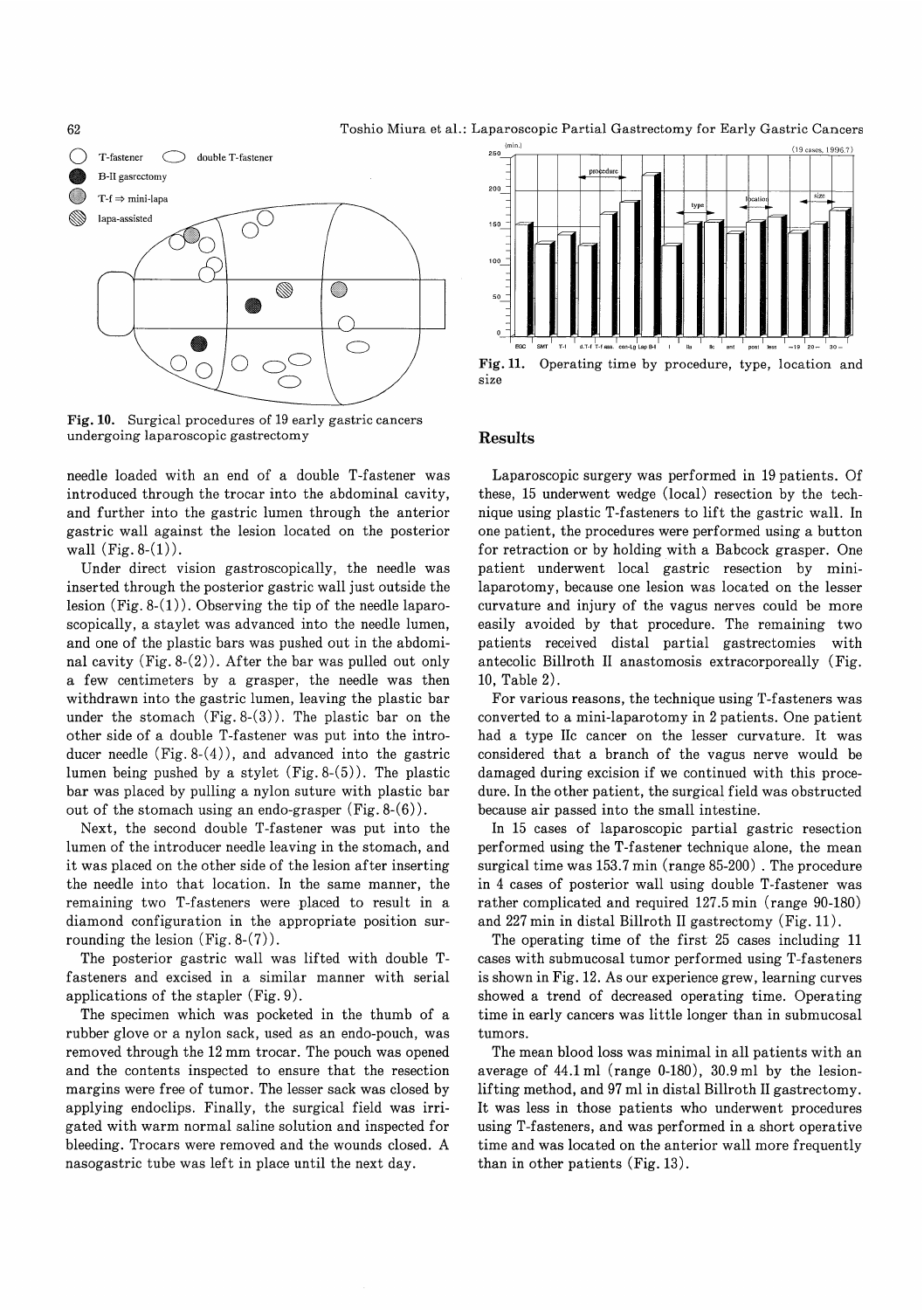





operating time depth of cancer invasion : Narcotic analgesics required after surgery Postoperative hospital stay (unit/day:



Fig. 14. Narcotic analgesics required after surgery and postoperative hospital stay

There were no deaths or major intraoperative complications. The mean hospital stay after surgery was 13.6 (6-30) days. Data on surgical time, loss of blood, analgesic doses and postoperative hospital stay among T-fastenerassisted, conventional laparoscopic and open gastrectomies are shown in Fig. 14. In the T-fastener technique, there was less blood loss, shorter postoperative hospital stay and lower doses of analgesics required than in other laparoscopic procedures or conventional open gastrectomies. Macroscopically, 19 cases of early gastric cancer involved type I, polypoid in 2 ; type IIa, protruded in 3 and type IIc, depressed in 14.

Table 5. Macroscopic cancer type, size in diameter, depth of cancer invasion and histologic finings of early gastric cancer underwent laparoscopic surgery

|  | size (mm) |   |    |                                                                                       |                     | Histologic findings |  |  |
|--|-----------|---|----|---------------------------------------------------------------------------------------|---------------------|---------------------|--|--|
|  |           | m | sm | mp                                                                                    | well differentiated | signet cell         |  |  |
|  |           |   |    |                                                                                       |                     |                     |  |  |
|  |           |   |    | - 0                                                                                   | 3                   |                     |  |  |
|  |           |   |    |                                                                                       | 11                  | 3                   |  |  |
|  | type      |   |    | $I(2)$ 30.0(15-45) 0 2<br>$IIa(3)$ 17.3(8-30) 3 0<br>$\text{IIc}(14)$ 20.0(9-35) 13 0 |                     | Depth of invasion   |  |  |

depth of histologic cancer invasion :

m : mucosal layer, sm : submucosal layer, mp : proper muscle layer

Table 6. Relationship between preoperative diagnosis and postoperative histologic depth of invasion of early cancer underwent laparoscopic surgery

Preoperative diagnosis Histological depth of invasion



M : mucosal layer, SM : submucosal layer, MP : proper muscle layer m : muscosal layer, sm : submucosal layer, mp : proper muscle layer SM<sub>1</sub>: slightly invased in the submucosal layer, SM<sub>3</sub>: massively invased smi: slightly invased histologicaly

The average size of the early gastric cancers was 20.9 mm (range 8-45 mm), and that in type I, IIa and IIc was 30 mm, 17.3 mm and 20.0 mm, respectivelly (Table 5). The depth of cancerous infiltration in 16 cases was limited to the mucosal layer, but cancers invaded the submucosal layer in 2 and proper muscle layer in 1. One out of 4 cases diagnosed as SM cancer preoperatively was m cancer, two were sm, and one was mp cancer histologically (Table 6).

The results of pathologic examination showed differentiated carcinoma in 16, and signet cell carcinoma in the remaining 3.

Radiography of the upper GI tract 3-5 days after surgery demonstrated normal gastric emptying without perforation or stenosis in all patients. The patients resumed oral intake on the 3rd to 5th day after the surgery and were discharged between 6 and 30 days (average 13.6 days) after the surgery. Follow-up ranged from 4 to 47 months (average  $688 \pm 360$  days). All patients were asymptomatic, and there was neither dumping syndrome nor diarrhea. Endoscopy performed in all patients 3 weeks and every 6 months after surgery demonstrated complete healing, and there was no sign of local reccurrence of malignancy.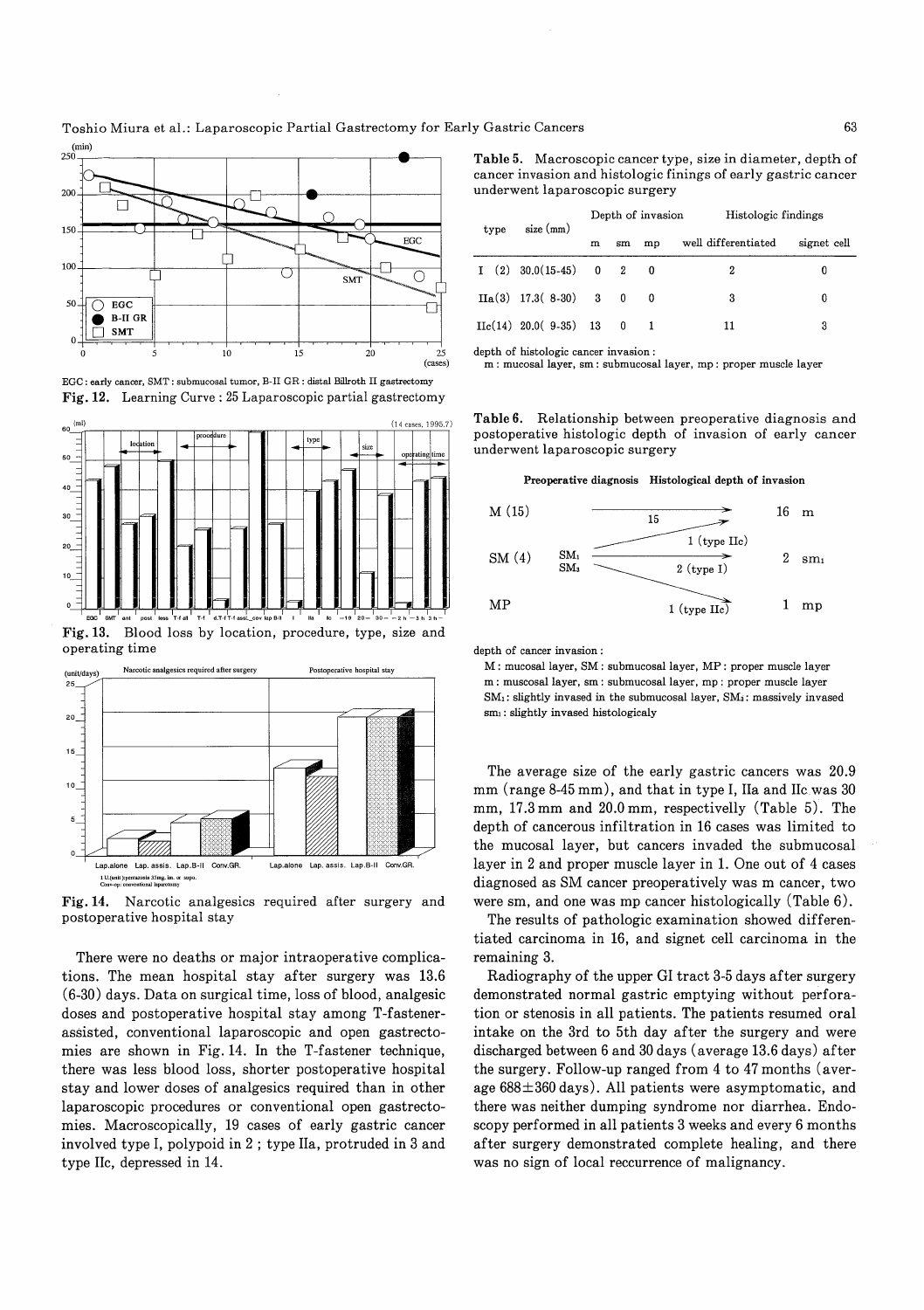## Discussion

 Functional preservation surgery for the treatment of benign and malignant gastric lesions is desirable for both the surgeon and the attending physician. The basic surgical procedure for treatment of early gastric cancer has conventionally consisted of gastrectomy combined with lymph node dissection. The results of pathological studies regarding resected gastric specimens along with the recent advances in diagnostic techniques, such as ultrasonography and endoscopy, have led to increased use of endoscopic mucosal resection for treating gastric cancers without lymph node involvement in the clinical setting. However, endoscopic resection is difficult with large tumors and those cancers located in regions inaccessible by the endoscope. Moreover, frequent follow up examinations are required after treatment by endoscopic resection.

The success of laparoscopic cholecystectomy has led to the use of a similar technique to treat gastric lesions. In 1992, Ohgami et al.') reported a laparoscopic localized gastrectomy technique for the treatment of early gastric cancer in which a metal bar was used to lift the full thickness of the gastric wall including the tumor. They named their technique the "lesion-lifting technique." We have treated a patient with type IIc early gastric cancer by laparoscopic partial gastrectomy. The gastric wall which included the tumor was lifted by a small button tied with nylon sutures. Although resection of the tumor was attempted, insertion of the atraumatic needle proved to be technically difficult. We have learned from this experience that it is extremely important to identify the target gastric lesions accurately, and then, to lift them fully before resection. We have used plastic T-fasteners and slotted needle (13G) according to the technique reported by Brown<sup>2)</sup> and developed by Duh and Way<sup>4,5)</sup> for performing laparoscopic jejunostomy, colostomy, and gastrostomy. T-fasteners were placed in a diamond configuration surrounding a lesion to retract the gastric wall. A part of the stomach was resected using Endo-GIA. The outcome was satisfactory in 11 of 13 patients who underwent the laparoscopic procedure. The operation was converted into a mini-laparotomy in 2 patients because of technical difficulties or because the location of the tumor made laparoscopic resection impossible.

Laparoscopic partial gastrectomy is the first choice for the treatment of early gastric cancers without lymph node involvement.

On the results of pathologic examination of resected stomach and dissected lymph nodes of 238 cases with m-early gastric cancer in our institute, it was found that lymph node involvement in the m-early cancers in which the depth of cancerous invasions was limited to the proper mucosal layer was about 2.9%. Beside, no metastasis was found in cases in which no scar was present and the histologic type was differentiated.

The technique is particularly suited for those lesions located at sites that are difficult for endoscopic mucosal resection and large tumors (tumor size greater than 2 cm). Tumors which may be resected by laparoscopic partial gastrectomy are, in principle, differentiated mucosal cancers without ulcer formation. However, tumors not exceeding 35 mm in size (protruted cancer, type I or type IIa with tumor diameter of less than 35 mm., depressed cancer, type IIc cancers with tumor diameter of less than 25 mm), undifferentiated gastric cancers, and even cancers accompanied by ulcer or ulcer scar formation should also be considered for resection by our technique.

This technique is to be applied also to sm cancers without lymph node involvement, in cases of incomplete mucosal resection (EMR) or recurrence after EMR, and high-risk or elderly patients. If perigastric lymph node swelling is found during the laparoscopic surgery, the specimen is made into frozen sections for pathologic examination of possible metastasis. If positive, the procedure will be converted to laparoscopic-assisted distal gastrectomy or conventional laparotomy.

Laparoscopic partial gastrectomy in these cases should be performed in conjunction with removal of the perigastric lymph nodes. Subsequent treatments should be selected after pathological investigation of the resected surgical specimens. To approach posterior wall lesions, the greater curvature was mobilized and the gastrocolic ligament was divided using a clip applicator. The gastric wall was punctured perpendicular to the gastric wall by the slotted needle loaded with T-fasteners. For lesions located near the lesser curvature, the course of the vagus nerve must be carefully considered. Inadvertent division of this nerve will result in serious impairment of gastric emptying. If any difficulties arise during the procedure, the operation should be converted into a mini-laparotomy without hesitation.

With regard to the laparoscopic distal gastrectomy, Goh et al.<sup>6</sup> reported two patients who underwent laparoscopic Billroth II gastrectomy for benign disease. Kitano et al.') have described laparoscopically assisted Billroth I gastrectomy for early gastric cancer by a combination of laparoscopy and dissection under direct vision through a small incision. Watson et al.<sup>8</sup> reported an early gastric cancer treated by a totally laparoscopic technique. We also have performed this technique only on two cases. However, since perigastric lymph node can be resected, this technique will be applied to cases of suspected lymph node metastasis, difficult partial resection, and possible occurrence of postoperative disorders (stenosis, gastric emptying difficulty). Specifically, the targets in consideration as the followings : 1) early cancer in the lesser curvature, 2) lesion near the pyloric ring, 3) early cancer in the posterior wall where slotted needle puncture in technically difficult, 4) undifferentiated early cancer, 5) large size early cancer (depressed type $<30$  mm, protruded type $<40$  mm), and 6)